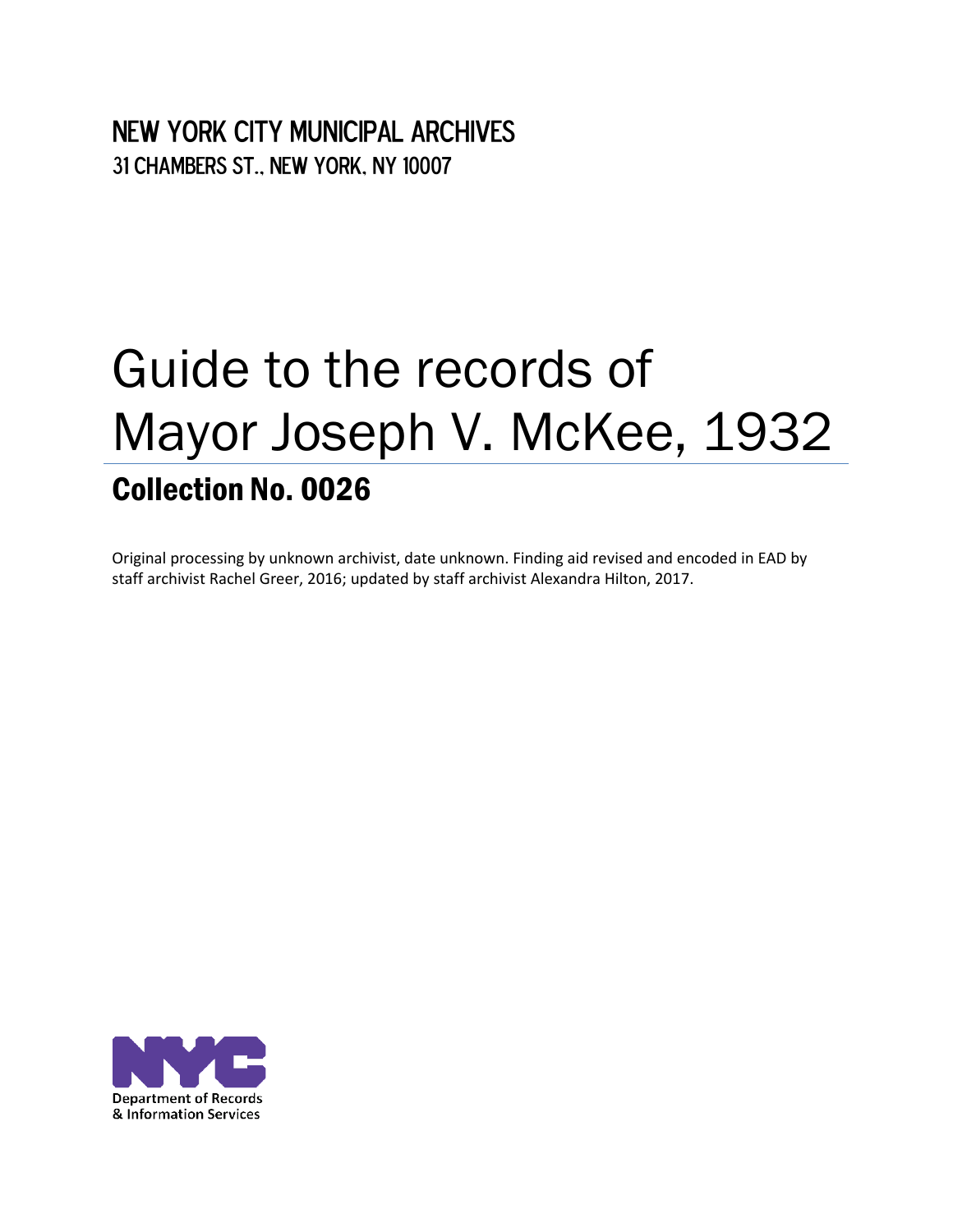NYC Municipal Archives *Guide to the records of Mayor Joseph V. McKee, 1932*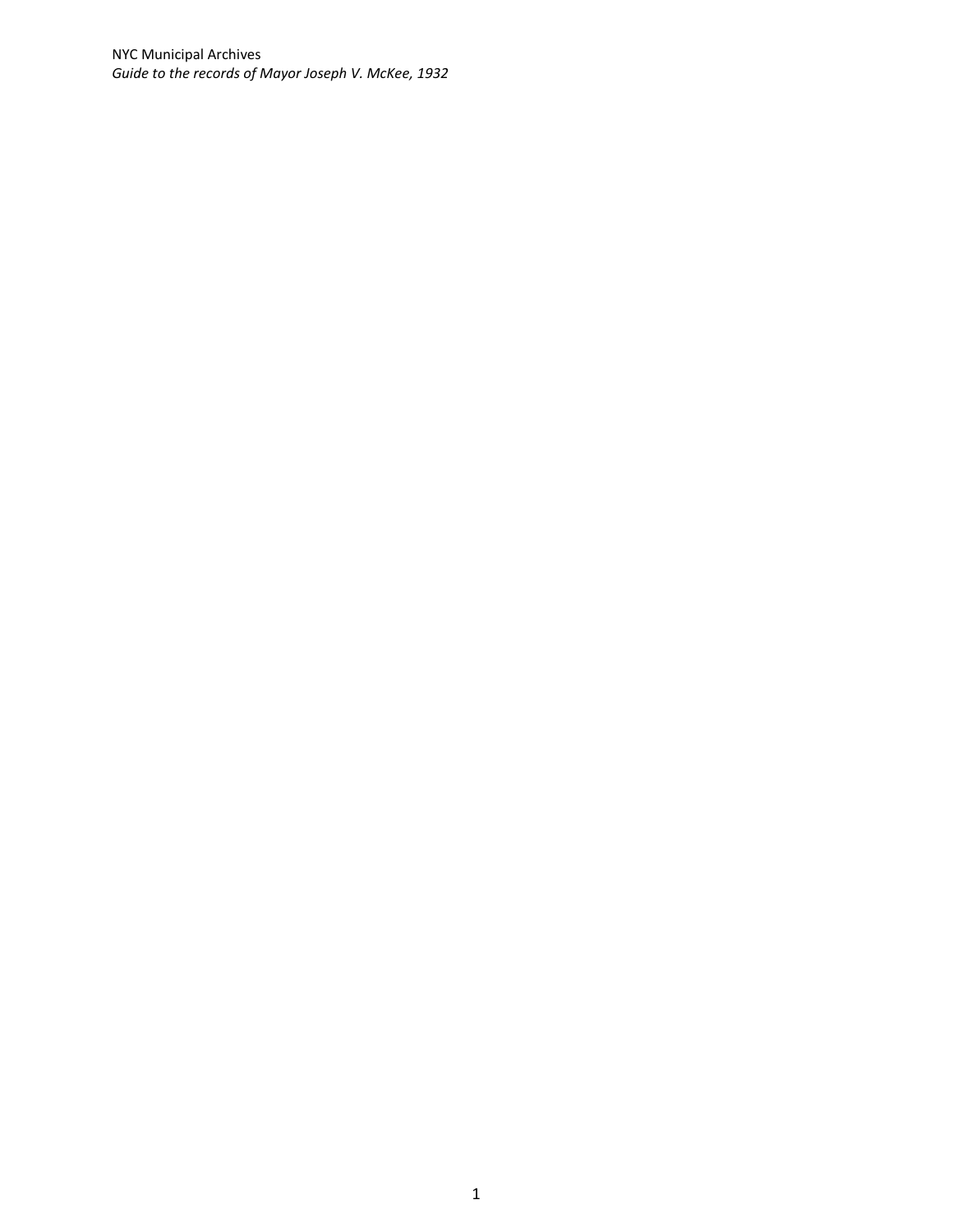## Summary

**Record Group:** Office of the Mayor

**Repository:** New York City Municipal Archives, Department of Records and Information Services, 31 Chambers St., New York, NY 10007

**Title of the Collection:** Office of the Mayor, Joseph V. McKee records

**Date:** 1932

**Creator(s):** McKee, Joseph V., -1956; New York (N.Y.). Office of the Mayor

**Extent:** 6 cubic feet

**Location:** On-site, 31 Chambers St.

**Access and Use:** This collection is partially microfilmed. Patrons are required to use microfilm for those series for which it is available. Advance notice is required for using original material. **Language:** English

**Preferred citation:** Office of the Mayor, Joseph V. McKee records, 1932, Municipal Archives, City of New York

**Processing note:** This collection was processed by unknown persons at an unknown date. Finding Aid updated and encoded in EAD by Rachel Greer, 2016, and Alexandra Hilton, 2017.

# Biographical/Historical Information

Joseph McKee was born in 1889, and was a member of the New York State Assembly and was also a teacher at Dewitt Clinton High School in the Bronx. McKee served as a Municipal Judge from 1924 to 1926 and was elected President of the Board of Alderman on a ticket with James Walker in 1926. Mayor Walker, a Tammany Hall candidate, resigned in 1932 due to a scandal involving taking bribes for government contracts, and McKee became Acting Mayor for the final three months of 1932. He was not elected to fulfill Mayor Walker's term, nor was he elected when he ran for Mayor again in 1933, losing to Fiorello La Guardia. McKee died in 1956.

# Scope and Content Note

This collection consists of materials generated by the daily business of the administration of Acting Mayor, Joseph V. McKee. The bulk of the records consist of correspondence between the Office of the Mayor and various city agencies and departments. Also included are reports, petitions, bills, speeches, and proclamations issued by McKee in his role as Mayor.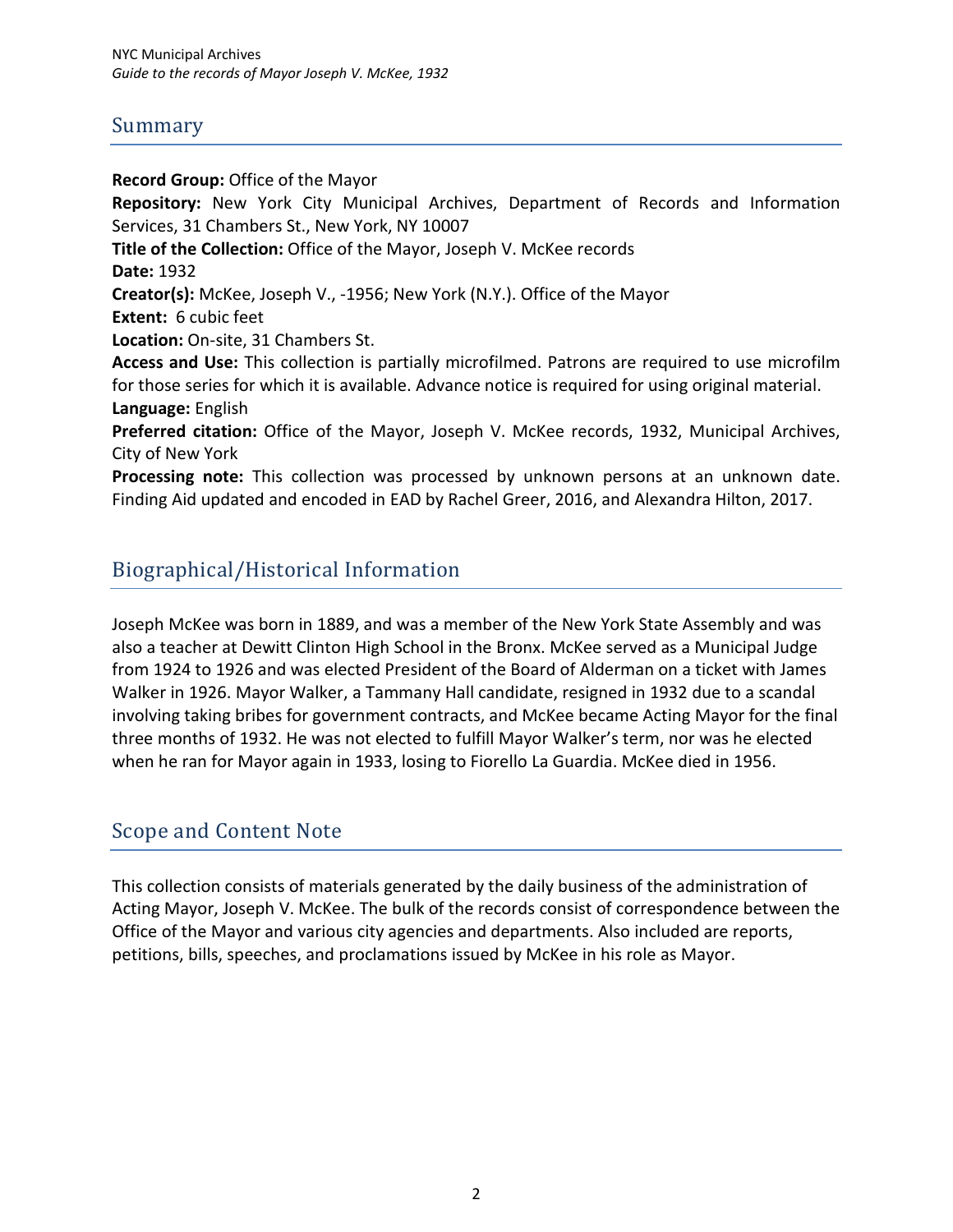## Arrangement

The Joseph V. McKee records are arranged into four series, based on the type of material:

Series I: Departmental Correspondence Received Series II: Departmental Correspondence Sent Series III: Subject Files Series IV: General Correspondence Sent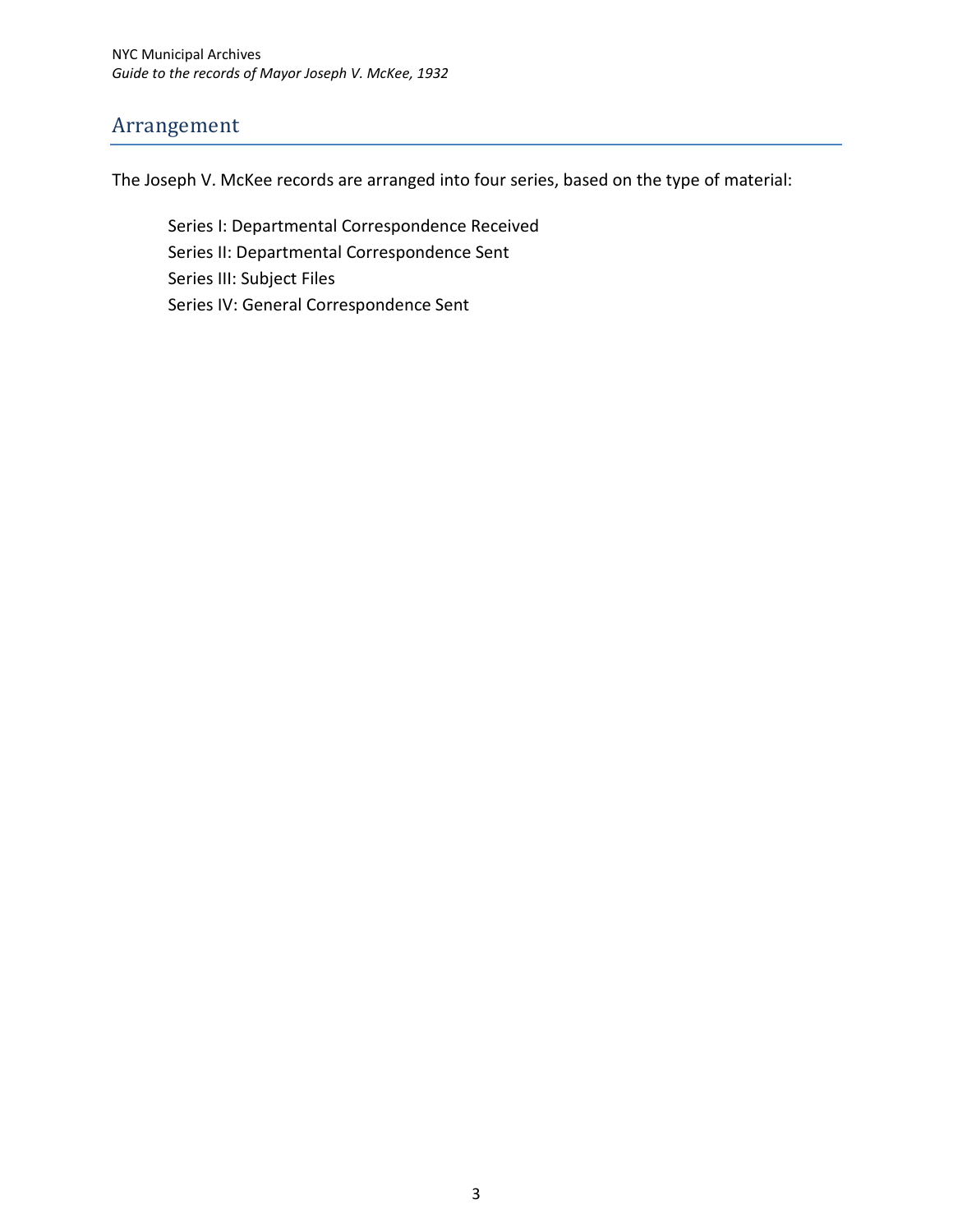# Container List

#### **Series I: Departmental Correspondence Received**

**Date(s):** 1932

**Size (Extent):** 2.5 cubic feet

**Scope and Content:** This series consists of correspondence received from various city-affiliated departments and agencies.

**Arrangement:** This series is arranged alphabetically by department.

**Access:** This series is not microfilmed.

**Location:** 31 Chambers St., Shelf 2930-2934, 3030

| <b>Box</b>     | Folder                  | <b>Title</b>                    | <b>Date</b>             |
|----------------|-------------------------|---------------------------------|-------------------------|
| $\mathbf{1}$   | $\mathbf{1}$            | Accounts, Commissioner of       | 1932 September 3-19     |
| $\mathbf 1$    | $\overline{2}$          | Accounts, Commissioner of       | 1932 September 20-29    |
| $\mathbf{1}$   | 3                       | Accounts, Commissioner of       | 1932 October            |
| $\mathbf{1}$   | $\overline{\mathbf{4}}$ | Accounts, Commissioner of       | 1932 November           |
| $\mathbf{1}$   | 5                       | Accounts, Commissioner of       | 1932 December           |
| $\mathbf{1}$   | 6                       | Alderman, Board of              | 1932 September-December |
| $\mathbf 1$    | $\overline{7}$          | Armory, Board of                | 1932 September-December |
| $\mathbf{1}$   | 8                       | Armory, Board of                | 1932 November-December  |
| $\mathbf{1}$   | $9\,$                   | <b>Art Commission</b>           | 1932 September-December |
| $\mathbf 1$    | 10                      | Assessors, Board of             | 1932 September-December |
| $\mathbf{1}$   | 11                      | <b>Borough President-Bronx</b>  | 1932 September-December |
| $\mathbf 1$    | 12                      | Borough President-Brooklyn      | 1932 September-December |
| $\mathbf{1}$   | 13                      | Borough President-Manhattan     | 1932 September-December |
| $\mathbf{1}$   | 14                      | <b>Borough President-Queens</b> | 1932 September-December |
| $\mathbf{1}$   | 15                      | Borough President-Richmond      | 1932 September-December |
| $\overline{2}$ | 16                      | <b>Budget Commission</b>        | 1932 September-December |
| $\overline{2}$ | 17                      | Chamberlain, Board of           | 1932 September-December |
| $\overline{2}$ | 18                      | Child Welfare, Board of         | 1932 September-December |
| $\overline{2}$ | 19                      | City Clerk, Office of           | 1932 September-December |
| $\overline{2}$ | 20                      | <b>City Magistrates Courts</b>  | 1932 September-December |
| $\overline{2}$ | 21                      | <b>City Marshall</b>            | 1932 September-December |
| $\overline{2}$ | 22                      | City Plan                       | 1932 September-December |
| $\overline{2}$ | 23                      | City Record, Board of           | 1932 August-October     |
| $\overline{2}$ | 24                      | City Record, Board of           | 1932 November           |
| $\overline{2}$ | 25                      | City Record, Board of           | 1932 December           |
| $\overline{2}$ | 26                      | Comptroller, Office of          | 1932 September-December |
| $\overline{2}$ | 27                      | Correction, Department of       | 1932 September-December |
| $\overline{2}$ | 28                      | County Clerk's Office           | 1932 September-December |
| $\mathbf 2$    | 29                      | Courts: Family Court            | 1932 September-December |
| $\overline{2}$ | 30                      | <b>Courts: Municipal Court</b>  | 1932 September-December |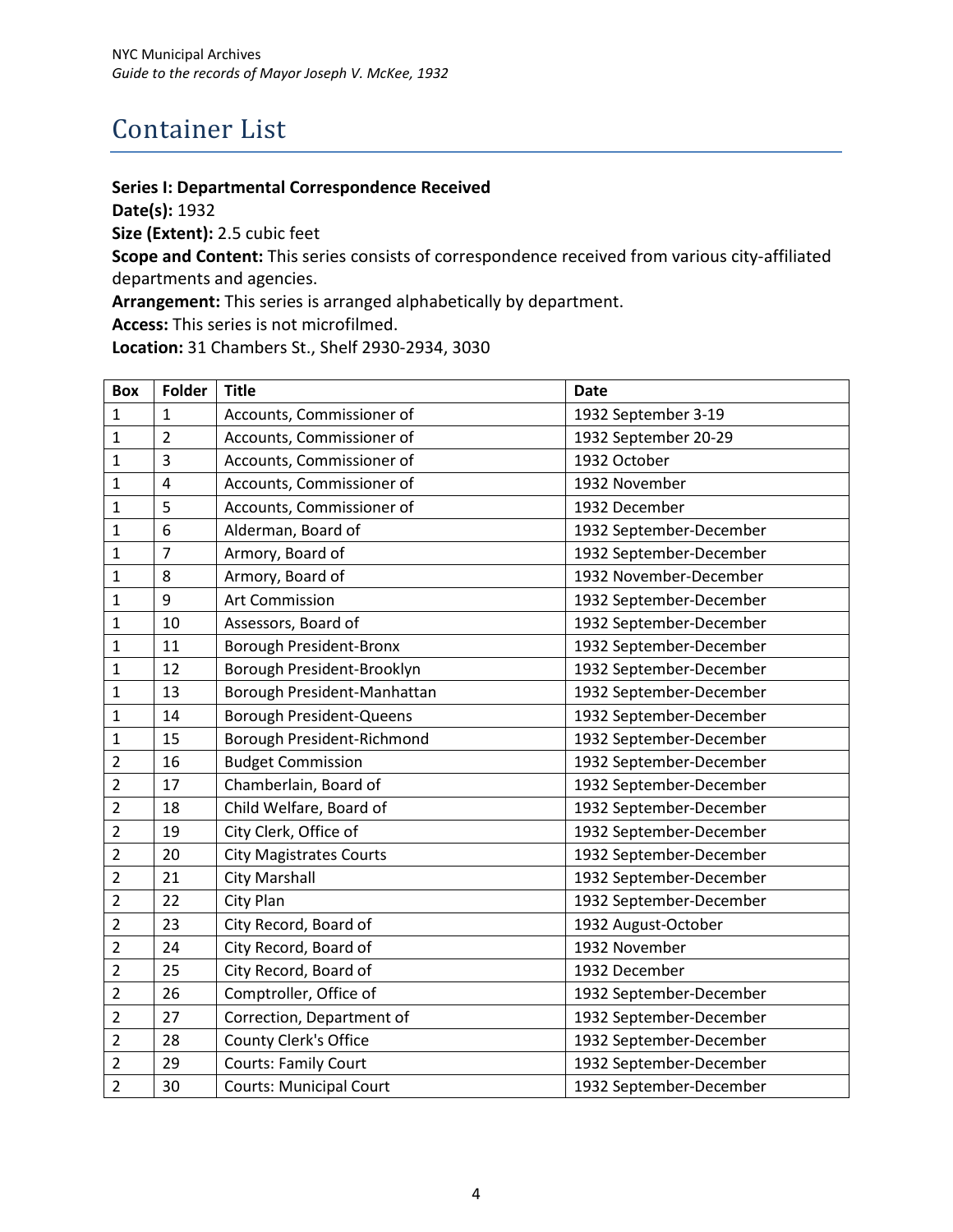| Box            | Folder | <b>Title</b>                           | <b>Date</b>             |
|----------------|--------|----------------------------------------|-------------------------|
| $\mathbf 2$    | 31     | Courts: Surrogate's Court              | 1932 September-December |
| 3              | 32     | <b>District Attorney's Office</b>      | 1932 September-December |
| 3              | 33     | Docks, Department of                   | 1932 September-December |
| 3              | 34     | Education, Board of                    | 1932 September-December |
| 3              | 35     | Election, Board of                     | 1932 September-December |
| 3              | 36     | Estimate and Apportionment, Board of   | 1932 September-October  |
| 3              | 37     | Estimate and Apportionment, Board of   | 1932 November-December  |
| 3              | 38     | <b>Fire Department</b>                 | 1932 September-December |
| 3              | 39     | Governor                               | 1932 September-December |
| 3              | 40     | <b>Health Department</b>               | 1932 September-December |
| 3              | 41     | <b>Higher Education</b>                | 1932 September-December |
| 3              | 42     | Hospitals, Department of               | 1932 September-December |
| 3              | 43     | Jurors, Commissioner                   | 1932 September-December |
| 3              | 44     | Law Department                         | 1932 September-October  |
| 3              | 45     | Law Department                         | 1932 November-December  |
| $\mathbf{3}$   | 46     | Law Department (3 books)               | 1932 September-December |
| 3              | 47     | Libraries                              | 1932 September-December |
| $\mathbf{3}$   | 48     | Licenses, Department of                | 1932 September-December |
| 3              | 49     | Mayor's Committee                      | 1932 September-December |
| 3              | 50     | <b>Medical Examiner</b>                | 1932 September-December |
| 3              | 51     | <b>Municipal Court</b>                 | 1932 September-December |
| $\mathbf{3}$   | 52     | Municipal Reference Library            | 1932 September-December |
| 4              | 53     | Parks, Department of: Bronx            | 1932 September-December |
| 4              | 54     | Parks, Department of: Brooklyn         | 1932 September-December |
| 4              | 55     | Parks, Department of: Manhattan        | 1932 September-December |
| 4              | 56     | Parks, Department of: Queens           | 1932 September-December |
| 4              | 57     | Parks, Department of: Richmond         | 1932 September-December |
| 4              | 58     | <b>Parole Commission</b>               | 1932 September-December |
| $\overline{4}$ | 59     | Plant and Structures, Department of    | 1932 September-December |
| 4              | 60     | <b>Police Department</b>               | 1932 September-December |
| 4              | 61     | Public Markets, Department of          | 1932 September-December |
| 4              | 62     | Public Welfare, Department of          | 1932 September-December |
| 4              | 63     | Public Welfare, Department of (Report) | 1932 September-December |
| 4              | 64     | Purchase, Department of                | 1932 September-December |
| 4              | 65     | Sanitation, Department of              | 1932 September          |
| $\sqrt{4}$     | 66     | Sanitation, Department of              | 1932 October            |
| 4              | 67     | Sanitation, Department of              | 1932 November-December  |
| 5              | 68     | Taxes and Assessments, Department of   | 1932 September-December |
| 5              | 69     | Taxicab Control, Board of              | 1932 September-December |
| 5              | 70     | Tenement Houses, Department of         | 1932 September-December |
| 5              | 71     | <b>Transit Commission</b>              | 1932 September-December |
| 5              | 72     | Transportation, Board of               | 1932 September-October  |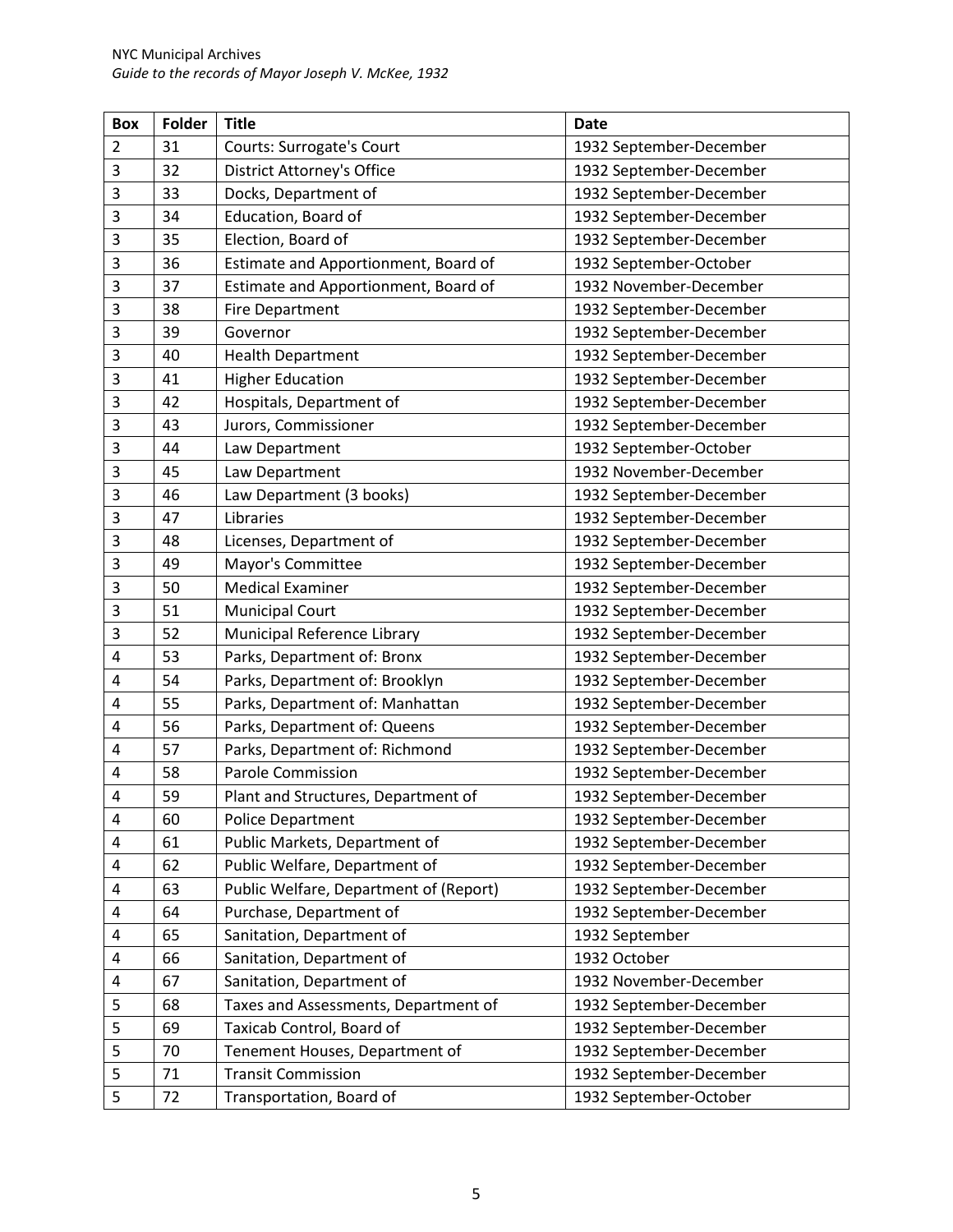| <b>Box</b> | Folder | Title                                               | Date                    |
|------------|--------|-----------------------------------------------------|-------------------------|
|            | 73     | Transportation, Board of                            | 1932 September-October  |
|            | 74     | Transportation, Board of (4 books)                  | 1932 September-December |
|            | 75     | Water Supply, Gas and Electricity, Department<br>οf | 1932 September-December |
|            | 76     | Weight and Measures, Bureau of                      | 1932 September-December |

#### **Series II: Departmental Correspondence Sent**

**Date(s):** 1932

**Size (Extent):** 1 cubic foot

**Scope and Content:** This series consists of correspondence sent by the Mayor's office to various city-affiliated departments and agencies.

**Arrangement:** This series is arranged alphabetically by department.

**Access:** This series is not microfilmed.

**Location:** 31 Chambers St., Shelf 3028-3029

| Box          | <b>Folder</b>  | <b>Title</b>                          | <b>Date</b>             |
|--------------|----------------|---------------------------------------|-------------------------|
| 1            | $\mathbf{1}$   | Accounts, Commissioner of             | 1932 September-December |
| $\mathbf{1}$ | $\overline{2}$ | Aldermen, Board of                    | 1932 September          |
| $\mathbf{1}$ | 3              | Aldermen, Board of                    | 1932 October-December   |
| $\mathbf{1}$ | 4              | Armory, Board                         | 1932 September-December |
| 1            | 5              | <b>Art Commission</b>                 | 1932 October-November   |
| $\mathbf{1}$ | 6              | Assessors, Board of                   | 1932 September-November |
| $\mathbf{1}$ | 7              | <b>Bill Drafting Commissioner</b>     | 1932 November-December  |
| $\mathbf{1}$ | 8              | Borough President of Bronx            | 1932 September-November |
| $\mathbf{1}$ | 9              | Borough President of Brooklyn         | 1932 September-December |
| $\mathbf{1}$ | 10             | Borough President of Manhattan        | 1932 September-December |
| $\mathbf{1}$ | 11             | <b>Borough President of Queens</b>    | 1932 September-November |
| $\mathbf{1}$ | 12             | Borough President of Richmond         | 1932 September-October  |
| $\mathbf{1}$ | 13             | Budget, Director of                   | 1932 September          |
| $\mathbf{1}$ | 14             | Chamberlain, City                     | 1932                    |
| $\mathbf{1}$ | 15             | Child Welfare, Board of               | 1932 September-December |
| $\mathbf{1}$ | 16             | City Clerk                            | 1932 September-December |
| $\mathbf{1}$ | 17             | <b>City Planning</b>                  | 1932 September-November |
| $\mathbf{1}$ | 18             | City Record                           | 1932 September-December |
| $\mathbf{1}$ | 19             | Comptroller, Office of the            | 1932 September-December |
| $\mathbf{1}$ | 20             | Correction, Department of             | 1932 September-November |
| $\mathbf{1}$ | 21             | <b>County Clerk</b>                   | 1932 December           |
| $\mathbf{1}$ | 22             | <b>Courts: City Magistrates Court</b> | 1932 October            |
| 1            | 23             | <b>Courts: Municipal Court</b>        | 1932 October            |
| $\mathbf{1}$ | 24             | Courts: Surrogate Court               | 1932 September-November |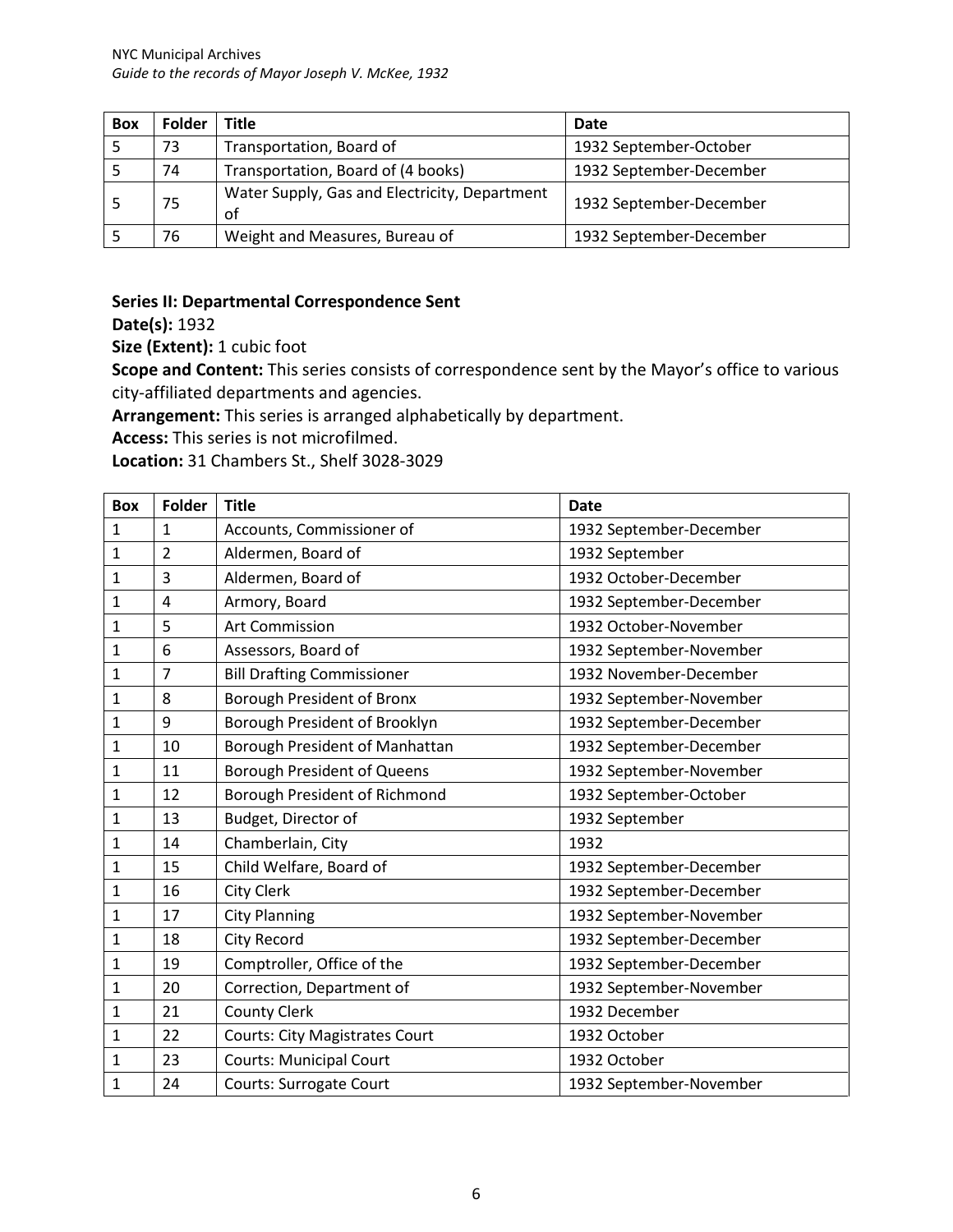| <b>Box</b>     | Folder | <b>Title</b>                             | Date                    |
|----------------|--------|------------------------------------------|-------------------------|
| $\mathbf{1}$   | 25     | <b>District Attorney</b>                 | 1932 September-November |
| $\mathbf{1}$   | 26     | Docks, Department of                     | 1932 September-December |
| $\mathbf{1}$   | 27     | Education, Board of                      | 1932 September-December |
| $\mathbf{1}$   | 28     | Election, Board of                       | 1932 September-November |
| 1              | 29     | Estimate and Apportionment, Board of     | 1932 September-December |
| $\mathbf{1}$   | 30     | Examining, Board of Plumbers             | 1932 November           |
| $\mathbf 1$    | 31     | Finance, Department of                   | 1932 September-December |
| $\mathbf{1}$   | 32     | <b>Fire Commissioner</b>                 | 1932 September-December |
| $\mathbf{1}$   | 33     | Governor                                 | 1932 September-November |
| $\mathbf{1}$   | 34     | <b>Health Department</b>                 | 1932 September-December |
| $\mathbf{1}$   | 35     | Higher Education, Board of               | 1932 September-October  |
| $\mathbf{1}$   | 36     | Hospitals, Department of                 | 1932 September-December |
| $\mathbf{1}$   | 37     | Law Department                           | 1932 September-December |
| $\mathbf{1}$   | 38     | Licenses, Department of                  | 1932 September-December |
| $\mathbf{1}$   | 39     | Marshal, Chief City                      | 1932 September-October  |
| $\mathbf{1}$   | 40     | Medical Examiner, Chief                  | 1932 September-October  |
| $\mathbf 1$    | 41     | <b>Municipal Civil Service</b>           | 1932 September-December |
| $\mathbf{1}$   | 42     | Municipal Reference Library              | 1932 September-December |
| $\mathbf{1}$   | 43     | Parks, Department of Bronx               | 1932 September-December |
| $\mathbf{1}$   | 44     | Parks, Department of Brooklyn            | 1932 September-December |
| $\mathbf 1$    | 45     | Parks, Department of Manhattan           | 1932 September-December |
| 1              | 46     | Parks, Department of Queens              | 1932 September-November |
| $\mathbf{1}$   | 47     | Parks, Department of Richmond            | 1932 October            |
| $\mathbf 1$    | 48     | Parole Board                             | 1932 September-November |
| 1              | 49     | <b>Plant and Structures Commissioner</b> | 1932 September-December |
| $\mathbf 2$    | 50     | <b>Police Commissioner</b>               | 1932 September          |
| $\overline{2}$ | 51     | <b>Police Commissioner</b>               | 1932 October            |
| $\overline{2}$ | 52     | Police Commissioner                      | 1932 November-December  |
| $\overline{2}$ | 53     | Public Market, Department of             | 1932 September-December |
| $\overline{2}$ | 54     | Public Welfare, Department of            | 1932 September          |
| 2              | 55     | Public Welfare, Department of            | 1932 October-November   |
| $\overline{2}$ | 56     | Public Welfare, Department of            | 1932 December           |
| $\overline{2}$ | 57     | Purchase, Department of                  | 1932 September-October  |
| $\overline{2}$ | 58     | Register                                 | 1932 September          |
| 2              | 59     | Sanitation, Department of                | 1932 September-December |
| $\overline{2}$ | 60     | <b>Sheriff Office</b>                    | 1932 October            |
| $\overline{2}$ | 61     | <b>Sinking Fund Commission</b>           | 1932 September-December |
| 2              | 62     | Taxes and Assessments, Department of     | 1932 September-December |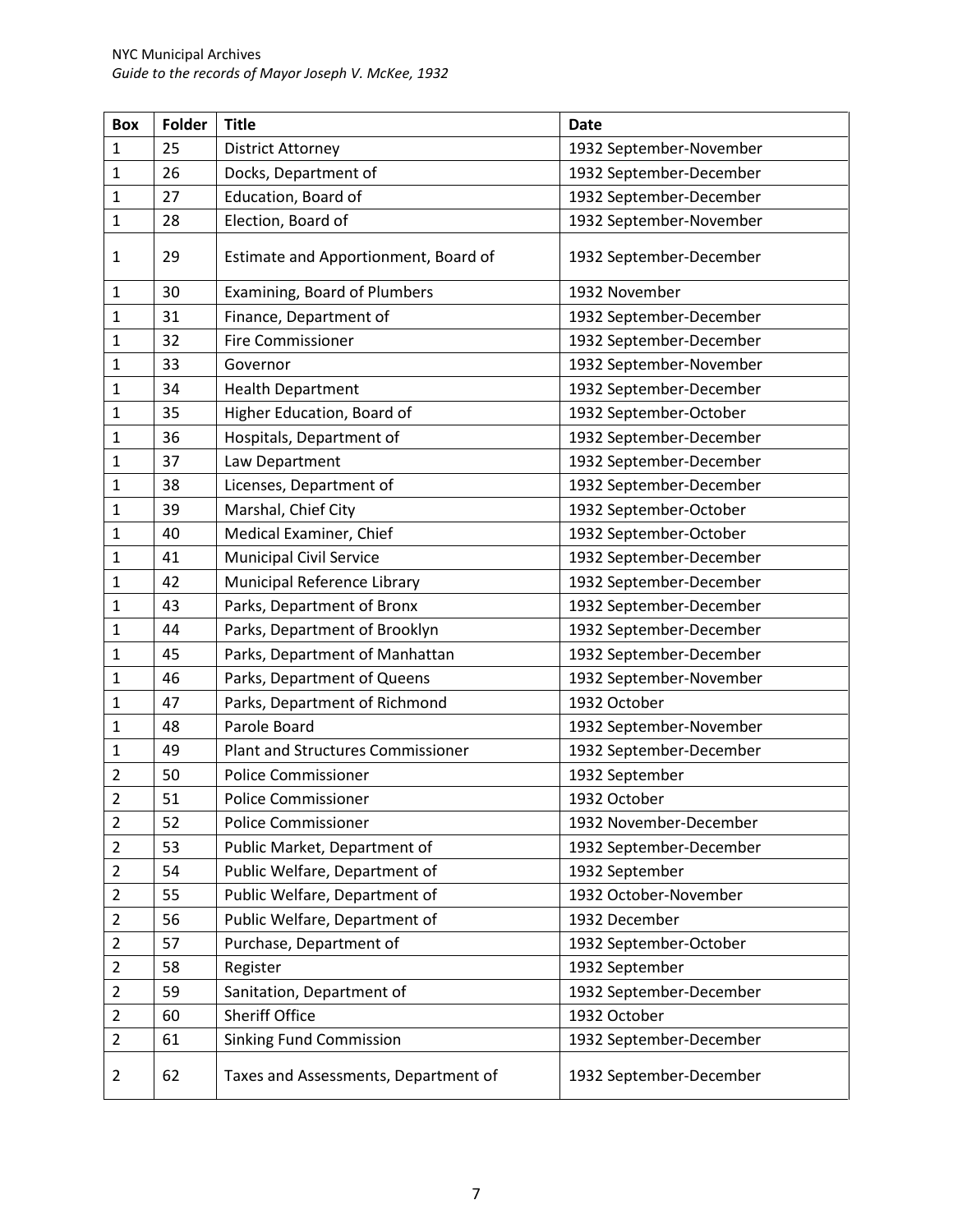| <b>Box</b> | Folder | <b>Title</b>                                        | Date                     |
|------------|--------|-----------------------------------------------------|--------------------------|
| 2          | 63     | Taxicab Control, Board of                           | 1932 September-November  |
| 2          | 64     | <b>Tenement House Department</b>                    | 1932 September-December  |
|            | 65     | <b>Transit Commission</b>                           | 1932 September, December |
|            | 66     | Transportation, Board of                            | 1932 September, October  |
|            | 67     | Water Supply, Board of                              | 1932 November            |
|            | 68     | Water Supply, Gas and Electricity, Department<br>οf | 1932 September-December  |
|            | 69     | Weights and Measures, Bureau of                     | 1932 September-December  |

#### **Series III: Subject Files**

**Date(s):** 1932

**Size (Extent):** 1 cubic foot

**Scope and Content:** This series consists of official documents created by McKee's brief mayoral administration, including petitions, permits, speeches and proclamations, among other materials.

**Arrangement:** This series is arranged alphabetically by subject.

**Access:** This series is not microfilmed.

**Location:** 31 Chambers St., Shelf 3017-3018

| <b>Box</b>     | <b>Folder</b>  | <b>Title</b>                                             | <b>Date</b> |
|----------------|----------------|----------------------------------------------------------|-------------|
| $\mathbf{1}$   | 1              | Airport                                                  | 1932        |
| $\mathbf{1}$   | $\overline{2}$ | Building Code (1 of 3)                                   | 1932        |
| $\mathbf{1}$   | 3              | Building Code (2 of 3)                                   | 1932        |
| $\mathbf{1}$   | 4              | Building Code (3 of 3)                                   | 1932        |
| $\mathbf{1}$   | 5              | <b>Building Code</b>                                     | 1932        |
| $\mathbf{1}$   | 6              | Central Purchasing: Agency Establishment                 | 1932        |
| $\mathbf{1}$   | 7              | Education (1 of 2)                                       | 1932        |
| $\mathbf{1}$   | 8              | Education (2 of 2)                                       | 1932        |
| $\mathbf{1}$   | 9              | Invitations                                              | 1932        |
| $\mathbf{1}$   | 10             | Local Law 26 (Firemen and Police)                        | 1932        |
| $\mathbf 1$    | 11             | Mayors                                                   | 1932        |
| $\mathbf{1}$   | 12             | Public Market (1 of 3)                                   | 1932        |
| $\mathbf{1}$   | 13             | Public Market (2 of 3)                                   | 1932        |
| $\mathbf{1}$   | 14             | Public Market (3 of 3)                                   | 1932        |
| $\mathbf{1}$   | 15             | Recommendations (Correction, Commission of)              | 1932        |
| $\overline{2}$ | $\mathbf{1}$   | Recommendations (Courts, Magistrate) (1 of 3)            | 1932        |
| $\overline{2}$ | $\overline{2}$ | Recommendations (Courts, Magistrate) (2 of 3)            | 1932        |
| $\overline{2}$ | 3              | Recommendations (Courts, Magistrate) (3 of 3)            | 1932        |
| $\overline{2}$ | 4              | Recommendations (Docks, Commission of)                   | 1932        |
| $\overline{2}$ | 5              | Recommendations (Sanitation, Commission of)              | 1932        |
| $\overline{2}$ | 6              | Recommendations (Standards and Appeals, Commissioner of) | 1932        |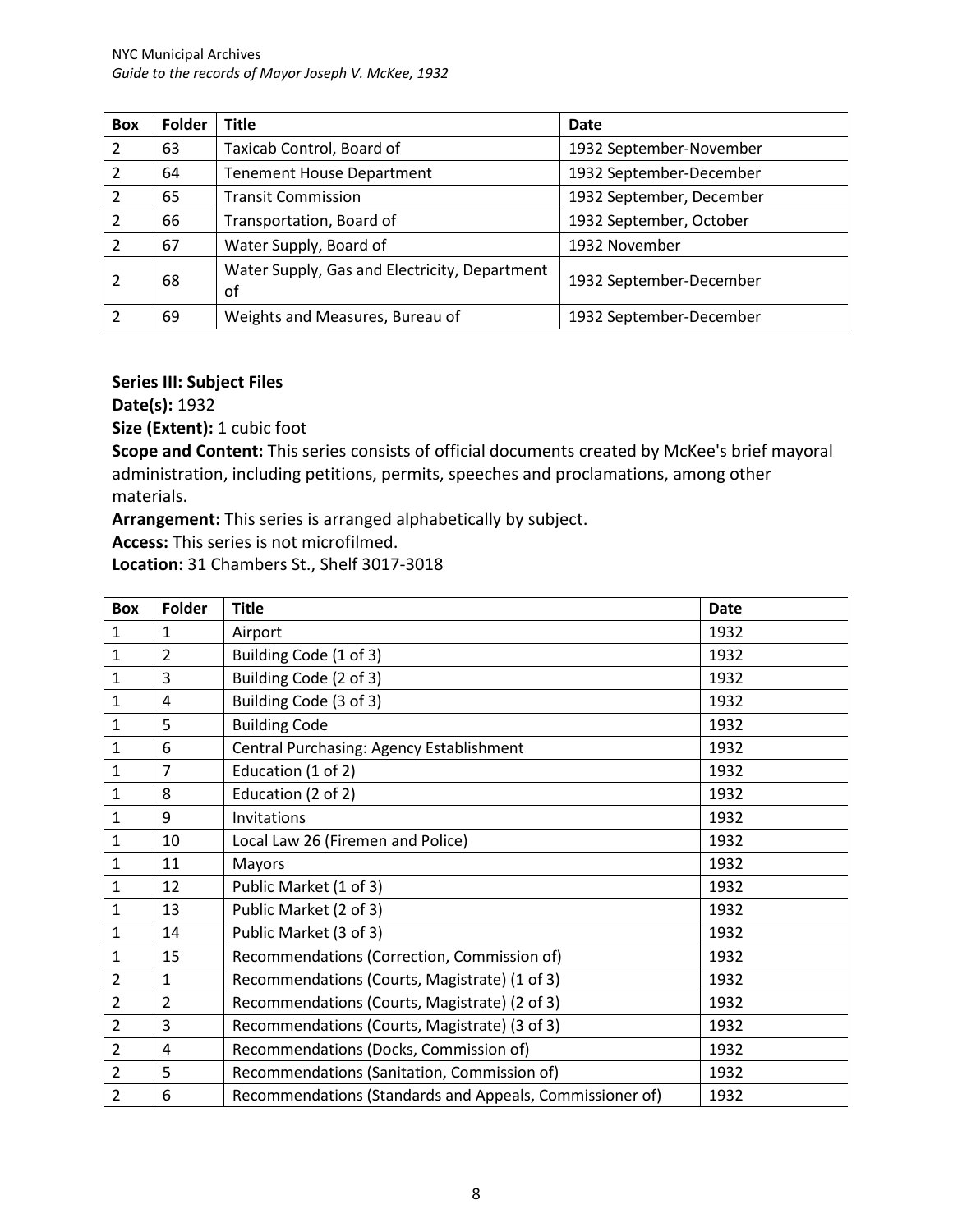| <b>Box</b> | Folder | <b>Title</b>                                      | Date |
|------------|--------|---------------------------------------------------|------|
|            |        | Recommendations (Tenement House, Commissioner of) | 1932 |
|            | 8      | Sanitation and Incineration                       | 1932 |
|            | 9      | Tax Exemption Law                                 | 1932 |
|            | 10     | Taxi                                              | 1932 |
|            | 11     | Transportation                                    | 1932 |
|            | 12     | Unemployment                                      | 1932 |

#### **Series IV: General Correspondence Received**

**Date(s):** 1932

**Size (Extent):** 2.5 cubic feet

**Scope and Content:** This series consists of correspondence received by the Office of the Mayor from the general public.

**Arrangement:** This series is arranged alphabetically by correspondent.

**Access:** This series is not microfilmed.

**Location:** 31 Chambers St., Shelf 3023-3027

| <b>Box</b> | <b>Title</b> | <b>Date</b> |
|------------|--------------|-------------|
|            | A-C          | 1932        |
|            | D-H          | 1932        |
|            | I-M          | 1932        |
| 4          | $Mc-T$       | 1932        |
|            | $U-Z$        | 1932        |

#### **Series V: General Correspondence Sent**

**Date(s):** 1932

**Size (Extent):** 2 cubic feet

**Scope and Content:** This series consists of correspondence sent by the Office of the Mayor to the general public.

**Arrangement:** This series is arranged alphabetically by correspondent.

**Access:** This series is not microfilmed.

**Location:** 31 Chambers St., Shelf 3019-3022

| <b>Box</b> | Folder         | <b>Title</b>                       | <b>Date</b> |
|------------|----------------|------------------------------------|-------------|
|            |                | A: General                         | 1932        |
|            | 2              | A: Personal and Suggestions        | 1932        |
|            | 3              | B: General (1 of 3)                | 1932        |
|            | $\overline{4}$ | B: General (2 of 3)                | 1932        |
|            | 5              | B: General (3 of 3)                | 1932        |
|            | 6              | <b>B: Personal and Suggestions</b> | 1932        |
|            | 7              | C: General $(1$ of $2)$            | 1932        |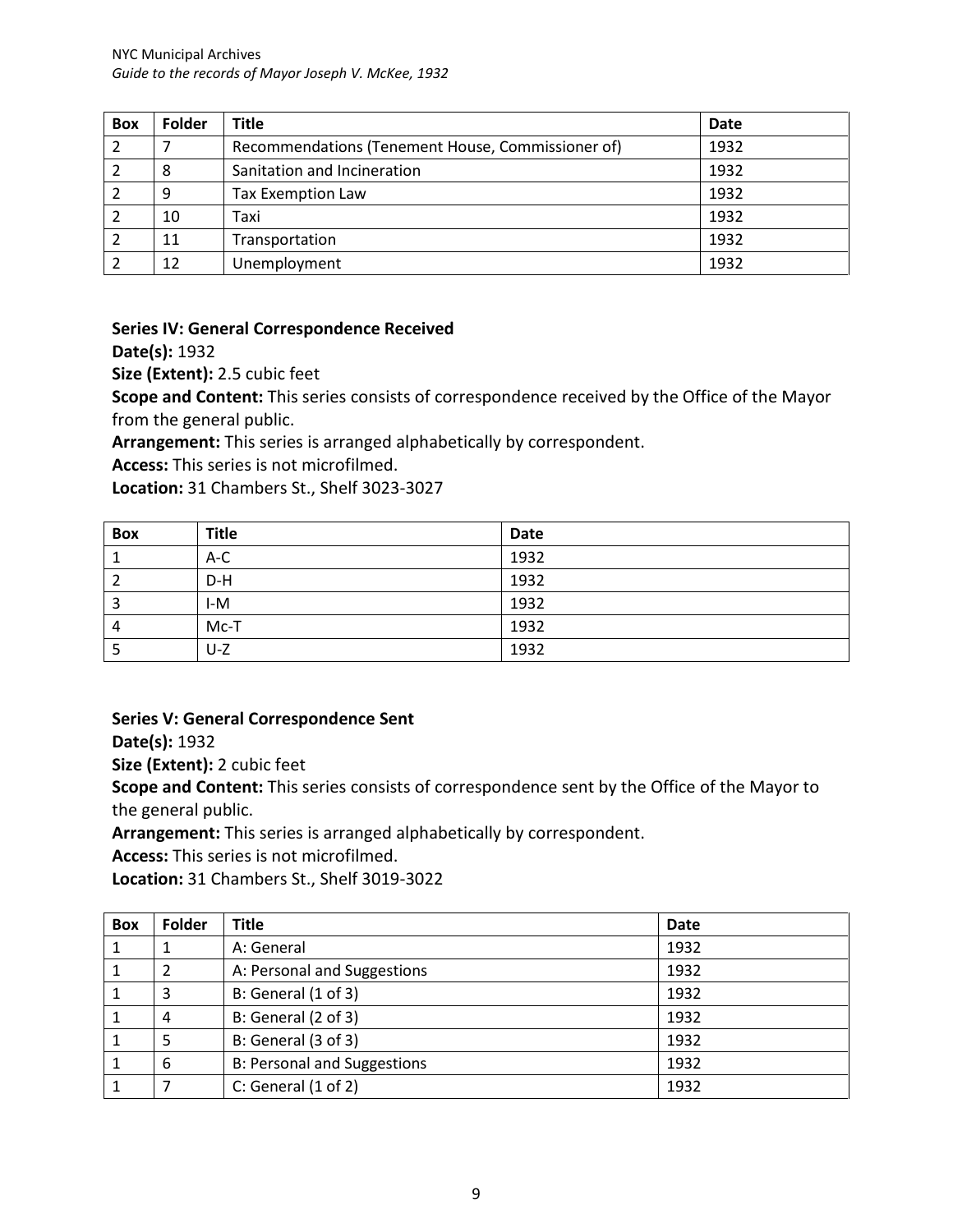| Box            | Folder         | <b>Title</b>                | <b>Date</b> |
|----------------|----------------|-----------------------------|-------------|
| 1              | 8              | C: General (2 of 2)         | 1932        |
| $\mathbf 1$    | 9              | C: Personal and Suggestions | 1932        |
| 1              | 10             | D: General                  | 1932        |
| 1              | 11             | D: Personal and Suggestions | 1932        |
| 1              | 12             | E: General                  | 1932        |
| 1              | 13             | E: Personal and Suggestions | 1932        |
| 2              | $\mathbf 1$    | F: General                  | 1932        |
| $\overline{2}$ | $\overline{2}$ | F: Personal and Suggestions | 1932        |
| $\overline{2}$ | 3              | F: Personal and Suggestions | 1932        |
| $\overline{2}$ | $\overline{4}$ | G: General                  | 1932        |
| 2              | 5              | G: Personal and Suggestions | 1932        |
| $\overline{2}$ | 6              | H: General (1 of 2)         | 1932        |
| 2              | 7              | H: General (2 of 2)         | 1932        |
| 2              | 8              | I: General                  | 1932        |
| $\overline{2}$ | 9              | I: Personal and Suggestions | 1932        |
| $\overline{c}$ | 10             | J: General                  | 1932        |
| $\overline{2}$ | 11             | J: Personal and Suggestions | 1932        |
| $\overline{2}$ | 12             | K: General                  | 1932        |
| $\overline{2}$ | 13             | K: Personal and Suggestions | 1932        |
| 2              | 14             | L: General $(1 of 1)$       | 1932        |
| $\overline{2}$ | 15             | L: General $(1$ of $2)$     | 1932        |
| 2              | 16             | L: Personal and Suggestions | 1932        |
| 3              | $\mathbf{1}$   | M: General (1 of 3)         | 1932        |
| 3              | $\overline{2}$ | M: General (2 of 3)         | 1932        |
| 3              | 3              | M: General (3 of 3)         | 1932        |
| $\mathsf 3$    | $\overline{4}$ | M: Personal and Suggestions | 1932        |
| 3              | 5              | Mc: General                 | 1932        |
| 3              | 6              | Mc: Personal                | 1932        |
| 3              | $\overline{7}$ | N: General                  | 1932        |
| 3              | 8              | N: Personal and Suggestions | 1932        |
| 3              | 9              | O: General                  | 1932        |
| 3              | 10             | O: Personal and Suggestions | 1932        |
| $\mathsf 3$    | 11             | P: General                  | 1932        |
| 3              | 12             | P: Personal and Suggestions | 1932        |
| 3              | 13             | Q: General                  | 1932        |
| 3              | 14             | R: General (1 of 2)         | 1932        |
| 3              | 15             | R: General (2 of 2)         | 1932        |
| $\mathsf 3$    | 16             | R: Personal and Suggestions | 1932        |
| 4              | $\mathbf{1}$   | S: Personal and Suggestions | 1932        |
| 4              | $\overline{2}$ | U: General                  | 1932        |
| 4              | 3              | V: General                  | 1932        |
| 4              | $\pmb{4}$      | T: Personal and Suggestions | 1932        |